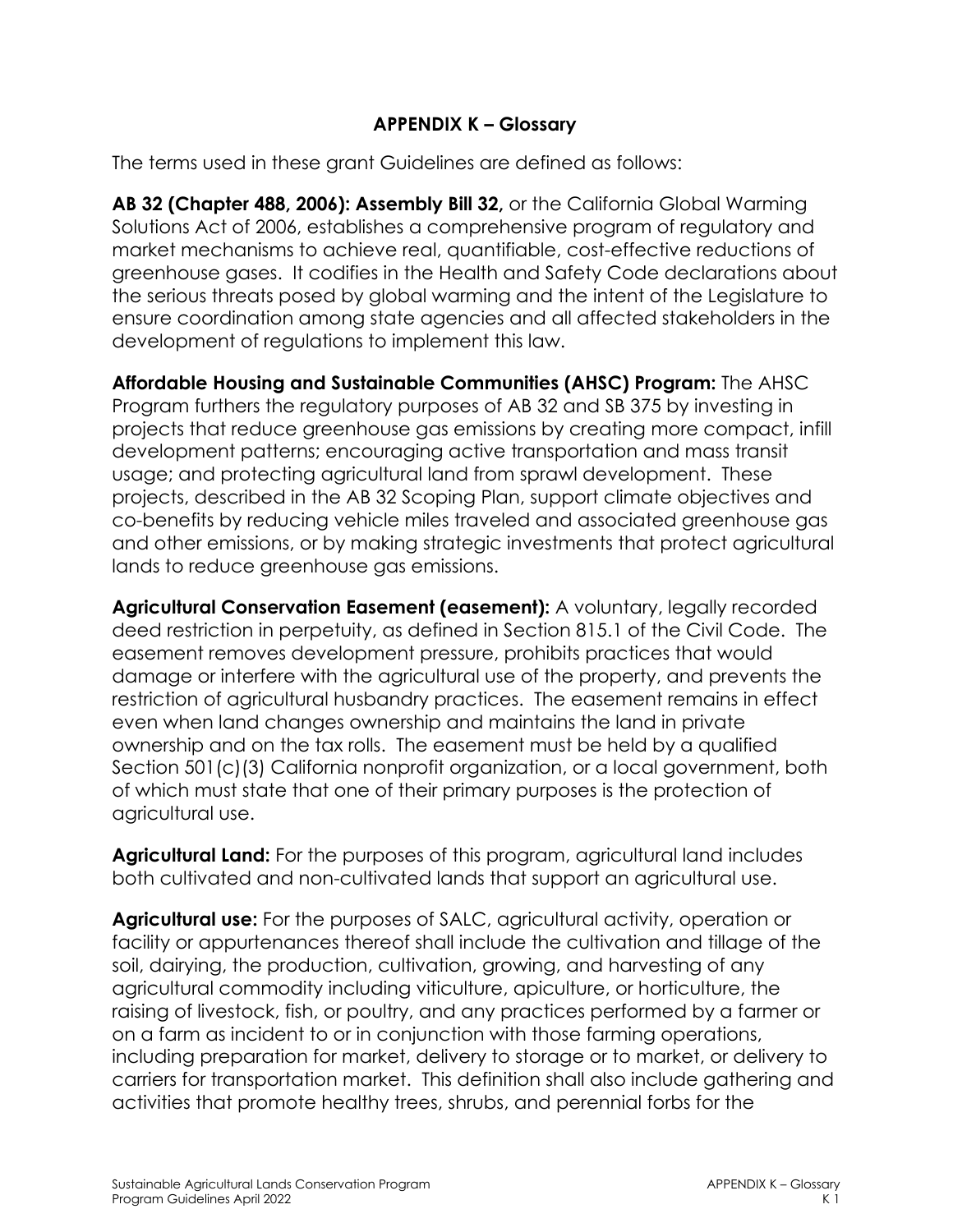cultivation of traditional foods, herbal medicine, fibers (such as basketry material), and dyes so long as such activities are led by or conducted in partnership with a California Native American tribe or members thereof.

**Applicant:** An organization requesting funding from this program to be administered by the State. Eligible applicants for the Agricultural Conservation Easement Grants include local governments, nonprofit organizations, resource conservation districts, or a regional park or open-space district, regional park or open-space authorities, and California Native American tribes as identified in Civil Code Section 815.3.

**Applicant's stated purpose:** As described in adopted by-laws, articles of incorporation, policy, or resolution of the applicant's governing body (does not include statements on website)

**Baseline Conditions Report:** A comprehensive document that describes the condition of a property placed under conservation easement. The Baseline Conditions Report (BCR) is compiled by the easement holder and is referred to during future monitoring of the easement to determine whether the terms and conditions of the easement are being upheld.

**Beginning Farmer or Rancher:** A farmer or rancher who has listed farmer, rancher, or a similar occupation on their taxes for not more than the last ten years.

**Carbon Farm Plan:** A whole farm plan that assesses the carbon sequestration potential of the property and describes management practices to reduce greenhouse gas emissions and increase carbon sequestration based on that assessment.

**Co-Applicant:** An organization or entity that is eligible to apply for funding under the SALC and applies for funding in partnership with a second organization.

**Co-Benefits**: The ancillary or additional benefits of policies that are implemented with a primary goal, such as climate change mitigation, acknowledging that most policies designed to reduce greenhouse gas emissions also have other, often at least equally important, benefits (e.g., energy savings, economic benefits, air quality benefits, public health benefits). Also referred to as "multiple benefits." (U.S. Environmental Protection Agency)

**Conservation easement**: An interest in land, less than fee simple, which represents the right to prevent the development or improvement of the land, as specified in Section 815.1 of the California Civil Code. For the purposes of the SALC, the easement is held to prevent any use that may diminish or impair purposes other than agricultural production.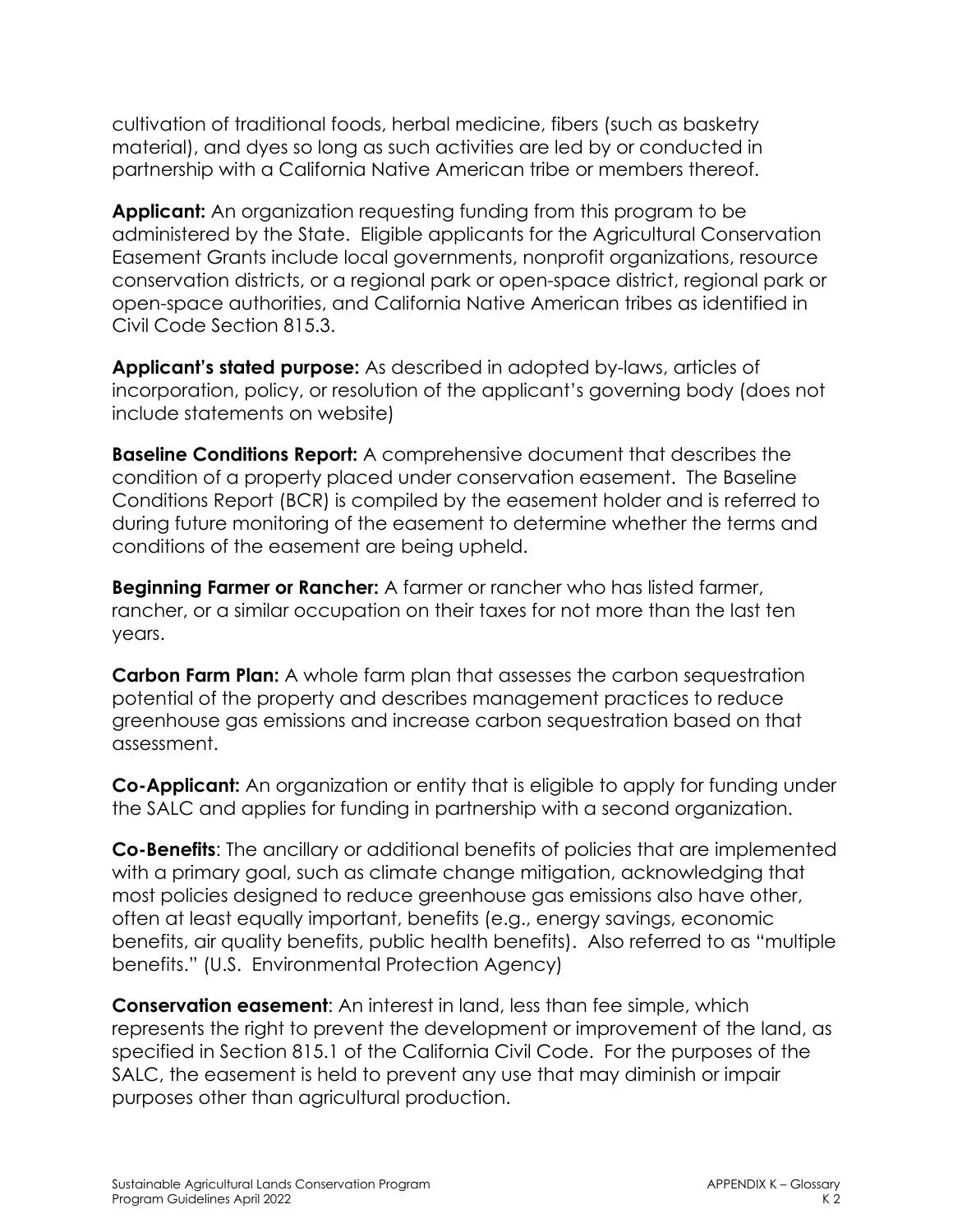**Conservation management plan:** A plan that describes recommended and required management activities that promote the long-term viability of the land to meet the purposes for which the Acquisition was acquired.

**Conservation management practices**: Conservation management practices include agricultural management practices that sequester carbon, reduce atmospheric GHGs and improve soil health. These practices can include United States Department of Agriculture (USDA) Natural Resources Conservation Service (NRCS) Conservation Practice Standards (CPS), and California Department of Food and Agriculture Healthy Soils Program Practices.

**Cost effectiveness:** Defined as the greenhouse gas reduction identified by the Quantification Methodology per dollar of California Climate Investment Funding requested.

**Employment Outcomes:** Employment outcomes include the following categories—the job classification or trade supported, any job training credentials, the number of jobs provided per classification, the number of jobs provided to employees from priority populations, total hours worked on the project, total hours worked by employees from priority populations, average hourly wage, average hourly wage for employees from priority populations, total number of workers that completed job training (if relevant), and a description of job quality. Additional information is available on the jobs tab of the SALC CCIRTS reporting template available at:

[https://ww2.arb.ca.gov/resources/documents/cci-quantification-benefits-and-reporting](https://ww2.arb.ca.gov/resources/documents/cci-quantification-benefits-and-reporting-materials)[materials.](https://ww2.arb.ca.gov/resources/documents/cci-quantification-benefits-and-reporting-materials)

**Fully-Burdened rate:** The actual cost of a company to have an employee, aside from the salary the employee earns. Labor burden costs include benefits that a company must, or chooses to, pay for employees included on their payroll. These costs include but are not limited to payroll taxes, pension costs, health insurance, dental insurance, and any other benefits that a company provides an employee.

**Fund or Funds:** Monies authorized by the California Budget Act from the Greenhouse Gas Reduction Fund (GGRF) to the Strategic Growth Council to develop and administer the Affordable Housing and Sustainable Communities (AHSC) Program. Health and Safety Code Section 39719(b)(1)(C), apportions twenty percent (20%) of the GGRF's proceeds on an annual basis to AHSC beginning in FY 2015-16.

**Grant Administrator:** An employee of the State who manages grants, also called a Grant Manager.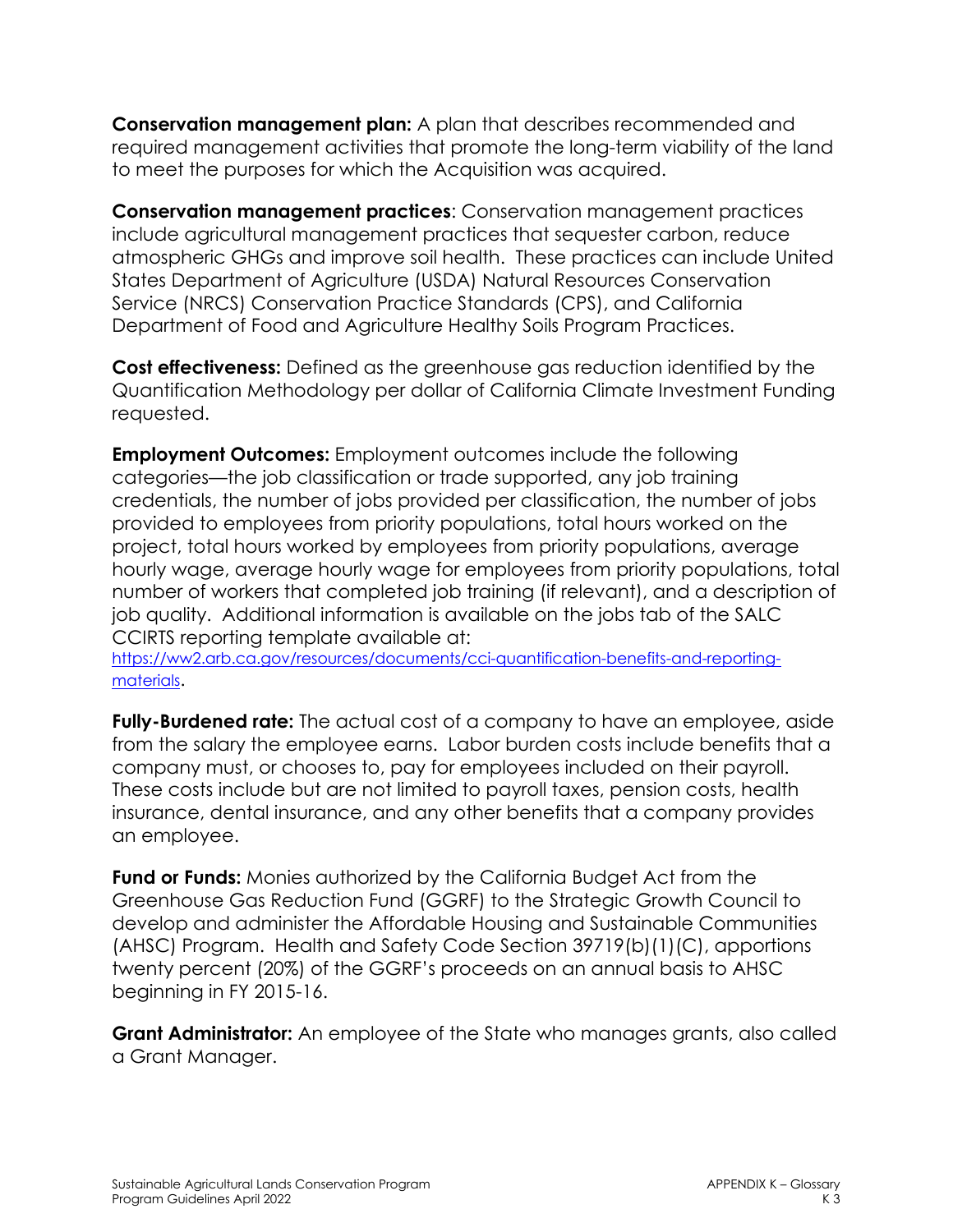**Grant Agreement:** A contractual arrangement between the Department and grantee specifying the payment of funds by the Department for the execution of the work program by the grantee.

**Grant Performance Period:** The beginning and ending dates of the Grant Agreement. Eligible costs incurred during this period may be funded from the grant. No work plan should exceed 24 months.

**Grant term:** The period beginning upon the Department Director's signature of the grant agreement, during which the grantee and the Department execute the work program outlined in said agreement.

**Grantee:** An applicant that has a signed an agreement for grant funding with the State.

**Greenhouse Gases:** Include, but are not limited to, carbon dioxide, methane, nitrous oxide, hydro fluorocarbons, perfluorocarbons, and sulfur hexafluoride.

**Habitat Transition Zones:** Areas along an elevational gradient where two habitats overlap or meet, and that provide opportunities for species migration as climate changes.

**Including:** Including means "including, but not limited to."

**Infrastructure:** Specific to SALC, infrastructure refers to the resources upon which an agricultural business relies. This includes, but is not limited to, seed and fertilizer suppliers, veterinary services, water and energy distribution, transportation, drying or processing facilities, and storage or marketing facilities.

**Joint Proposal:** An application submitted for the Sustainable Agricultural Lands Strategy and Outcome Grants by one lead eligible applicant with one or more eligible applicant(s) (co-applicant). A single Budget and Work Plan must be submitted by the lead applicant. The Budget and Work Plan must describe the funds that will be distributed to lead and co-applicants and identify general activities for which they are used.

**Land Trust:** A private, nonprofit organization that holds a tax exemption as defined under Section 501(c)(3) of the Internal Revenue Code, and further qualifies as an organization under Section 170(b)(1)(A)(vi) or 170(h)(3) of the Internal Revenue Code. For purposes of the SALC, land trusts eligible to hold agricultural conservation easements must have among their purposes the conservation of agricultural lands.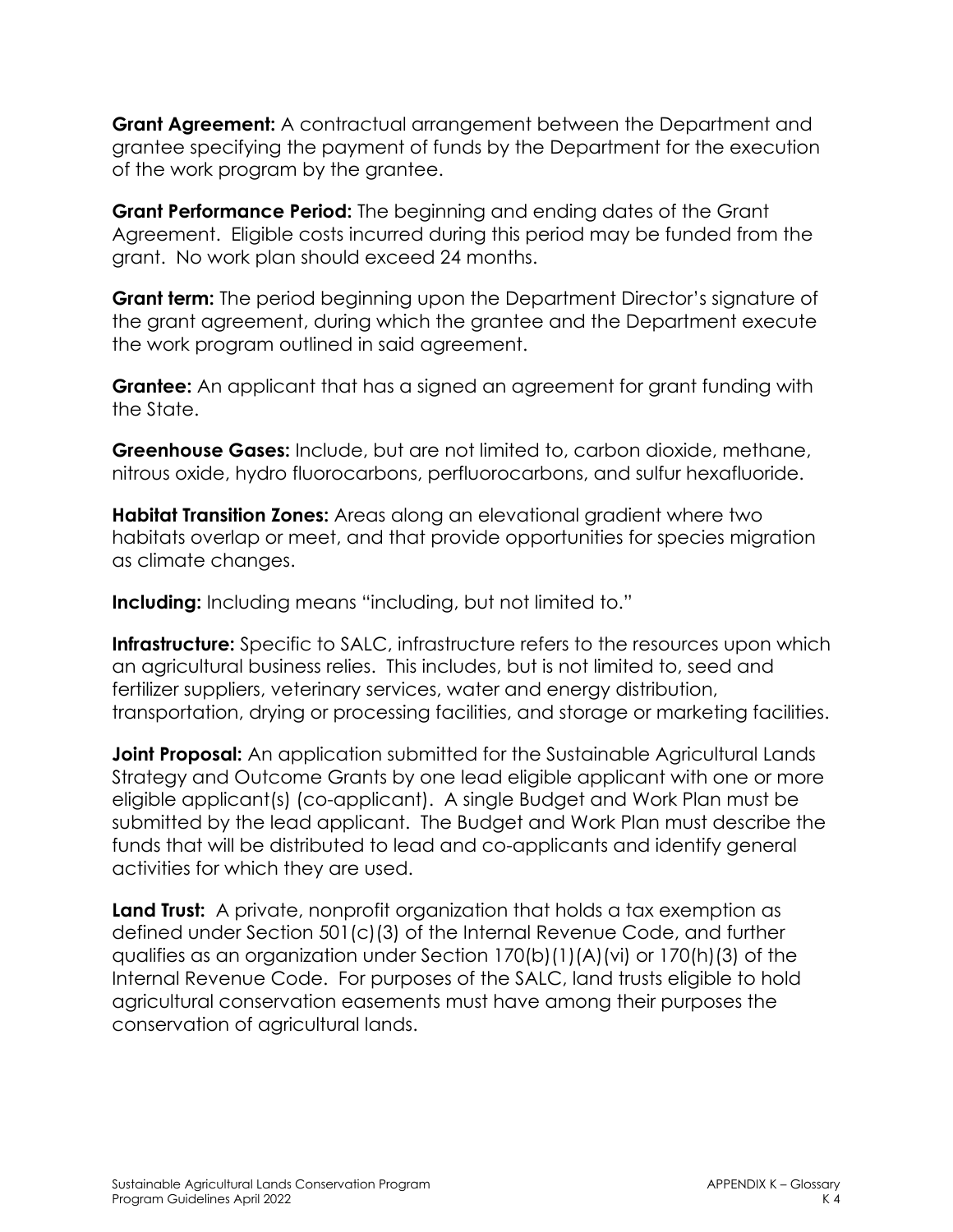**Living Area:** Specific to the SALC, living area is defined by the local jurisdiction that oversees permitting of the project area. Please refer to your local jurisdiction for additional information.

**Local Agency Formation Commission (LAFCO):** The Cortese-Knox Local Government Reorganization Act (Government Code Section 56000, et seq.) established Local Agency Formation Commissions in each county, empowering them to review, approve or deny proposals for boundary changes and incorporations for cities, counties, and special districts. Among the purposes of a LAFCO are discouraging urban sprawl, preserving open-space and prime agricultural lands, efficiently providing government services, and encouraging the orderly formation and development of local agencies based upon local conditions and circumstances (Government Code Section 56301). One of the primary planning tasks is the establishment of "Spheres of Influence" for the various governmental bodies within their jurisdiction.

**Natural Resources:** The materials and functions that comprise the natural wealth of an area's ecosystems, including the plants, animals, minerals, air, water, and soil. Among these functions are watershed catchment, wildlife migration and habitation, forestry, grazing, and crop production. Of particular importance for complex, large scale natural resources functions are lands that flood, lands that are farmed, lands dedicated to open space, lands designated for mineral extraction, greenbelts, parks and trails, and lands valued for their aesthetics.

**Participating Stakeholder:** Cities, counties, local agency formation commissions (LAFCOs), agricultural businesses, agricultural water providers/purveyors, nongovernmental organizations (NGOs), community members, and Native American tribes.

**Partner(s):** Nonprofits, resource conservation districts, or other stakeholders with an interest in conserving agricultural land that are included or play a role in the Applicant's proposed scope of work.

**Project Geographic Area:** For purposes of SALC, the physical geographic extent of a proposal assessed to estimate the GHG emission reductions at the application stage; only agricultural lands within the project geographic area that are determined to be at risk of conversion are considered when quantifying the GHG benefit.

**Project structure:** Attributes that define the agricultural conservation easement project including acreage, boundary, legal access, reserved rights, prohibited uses, fee ownership, mineral estate, and co-benefits.

**Reasonable Associated Costs:** A cost is reasonable if, in its nature and amount, it does not exceed that which would be incurred by a prudent person under the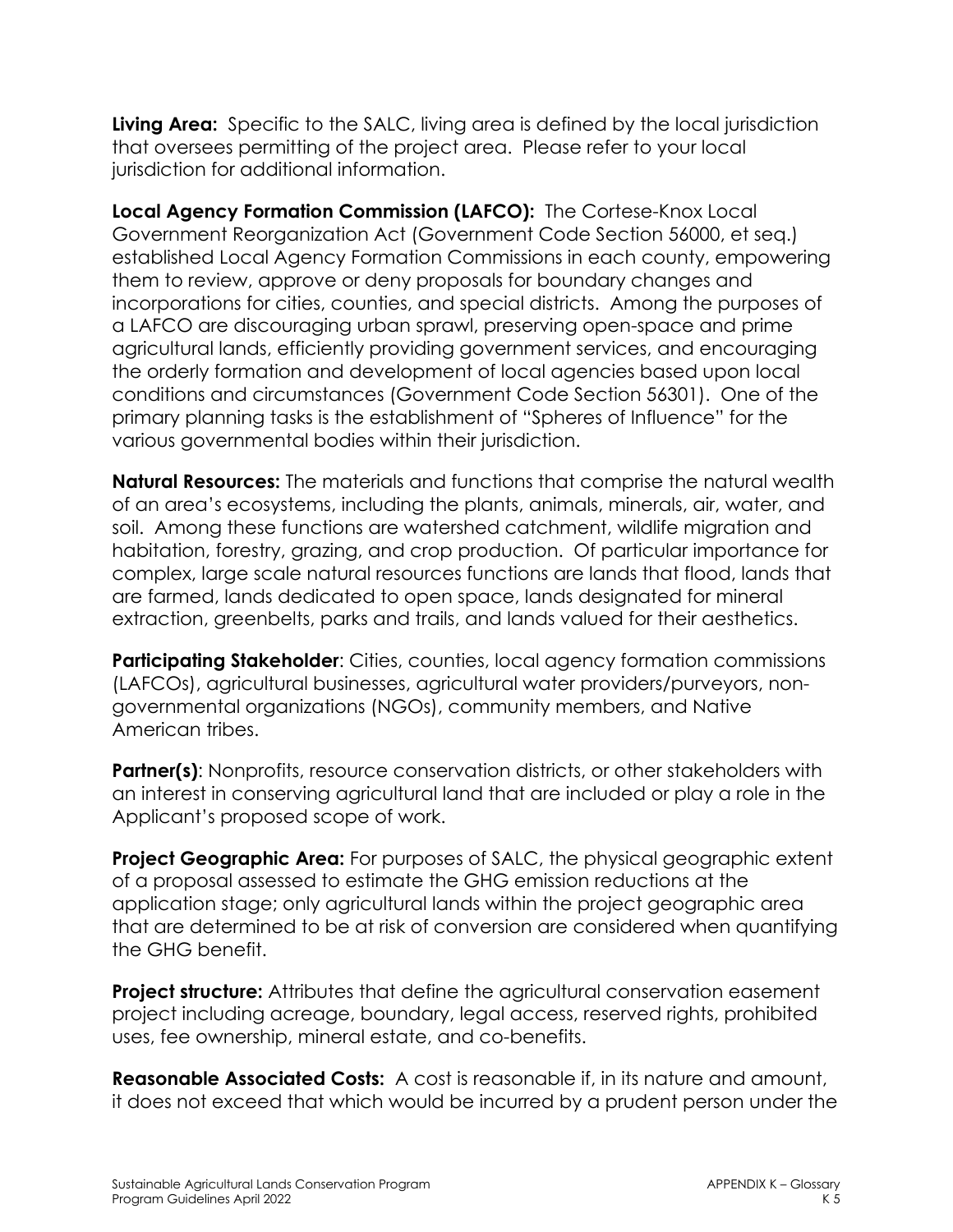circumstances prevailing at the time the decision was made to incur the cost. In determining reasonableness of a given cost, consideration must be given to:

- o Whether the cost is of a type generally recognized as ordinary and necessary for the operation of the entity or the proper and efficient performance of the Grant Agreement.
- o The restraints or requirements imposed by such factors as: sound business practices; arm's-length bargaining; federal, state, local, tribal, and other laws and regulations; and terms and conditions of the Grant Agreement.
- o Market prices for comparable goods or services for the geographic area.
- o Whether the individuals concerned acted with prudence in the circumstances considering their responsibilities to its employees, the public at large, and the State.
- o Whether the cost significantly deviates from the acquiring entity's established practices and policies regarding the incurrence of costs.

**Regional Plan:** Either of the following: 1) A long-range transportation plan developed pursuant to Section 134(g) of Title 23 of the United States Code and any applicable State requirements, OR 2) A regional blueprint plan, which is a regional plan that implements statutory requirements intended to foster comprehensive planning as defined in Section 65041.1 of Chapter 2.5 (commencing with Section 65080) of Division 1 of title 7, and Article 10.6 (commencing with Section 65580) of Chapter 3 of Division 1 of Title 7 of the Government Code. If a California Native American Tribe is the applicant, regional plan also includes plans demonstrating a commitment to reduce greenhouse gas emissions, such as an adopted air quality plan, international agreement to which the tribe is signatory, or an agreement with other tribal authorities demonstrating a commitment to reduce greenhouse gas emissions.

**Reserved rights:** Rights expressly retained or proposed to be retained by the landowner/grantor of an agricultural conservation easement.

**Socially Disadvantaged Farmer and/or Rancher:** Per California Food and Agriculture Code § 512, a farmer or rancher who is a member of a socially disadvantaged group.

**Specific Plan:** A tool for local government implementation of all or part of an area covered by a general plan. A specific plan can combine policy statements with development regulations. It is often used to address the development requirements for projects such as urban infill developments or planned communities. Its emphasis is on standards and development criteria for projects within the area of the specific plan. A specific plan may be adopted either by resolution or by ordinance. Specific plans must be consistent with all facets of the General Plan (§65450, et seq.).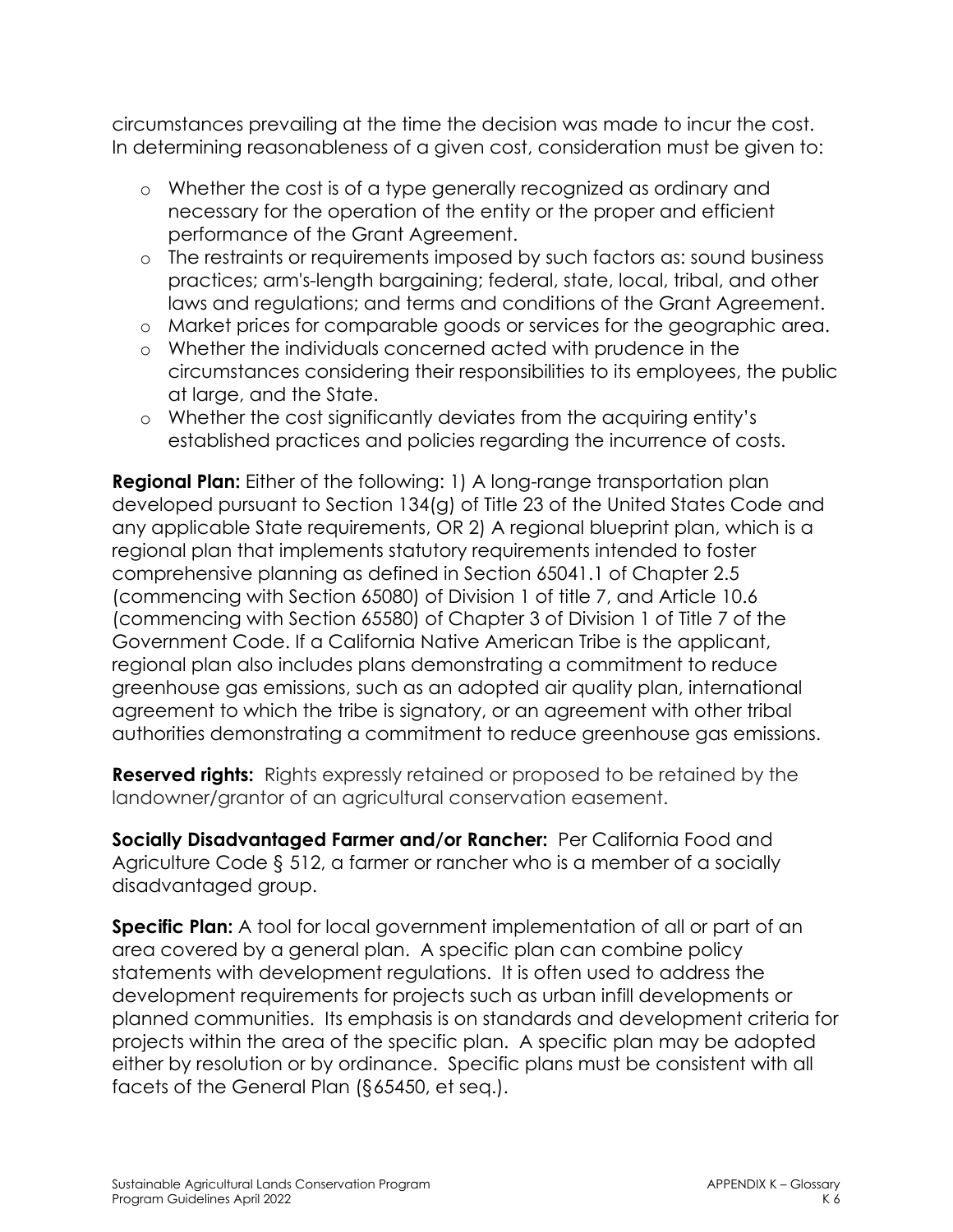**Sphere of Influence (SOI):** The SOI is a plan for the probable physical boundaries and service area of a local government agency (Government Code Section 56076). One of the primary planning tasks of each county's LAFCO is the establishment of SOIs for the governmental bodies within their jurisdictions.

**State:** For purposes of the SALC, State is a general term including the Strategic Growth Council, Department of Conservation, and the Natural Resources Agency or its representatives.

**California's Planning Priorities**: As defined under Government Code Section 65041.1: The state planning priorities, which are intended to promote equity, strengthen the economy, protect the environment, and promote public health and safety in the state, including in urban, suburban, and rural communities, shall be as follows:

- A. To promote infill development and equity by rehabilitating, maintaining, and improving existing infrastructure that supports infill development and appropriate reuse and redevelopment of previously developed, underutilized land that is presently served by transit, streets, water, sewer, and other essential services, particularly in underserved areas, and to preserve cultural and historic resources.
- B. To protect environmental and agricultural resources by protecting, preserving, and enhancing the State's most valuable natural resources, including working landscapes such as farm, range, and forest lands, natural lands such as wetlands, watersheds, wildlife habitats, and other wildlands, recreation lands such as parks, trails, greenbelts, and other open space, and landscapes with locally unique features and areas identified by the State as deserving special protection.
- C. To encourage efficient development patterns by ensuring that any infrastructure associated with development, other than infill development, supports new development that does all of the following:
	- i. Uses land efficiently.
	- ii. Is built adjacent to existing developed areas to the extent consistent with the priorities specified pursuant to subdivision (b).
	- iii. Is located in an area appropriately planned for growth.
	- iv. Is served by adequate transportation and other essential utilities and services.
	- v. Minimizes ongoing costs to taxpayers. [\(Government code](https://leginfo.legislature.ca.gov/faces/codes_displayText.xhtml?lawCode=GOV&division=1.&title=7.&part=&chapter=1.5.&article=5.)  [65041.1\(c\).\)](https://leginfo.legislature.ca.gov/faces/codes_displayText.xhtml?lawCode=GOV&division=1.&title=7.&part=&chapter=1.5.&article=5.)

**Stewardship Fund:** Funds dedicated solely for the long-term stewardship of conservation easements. These funds are set aside by the easement holder at